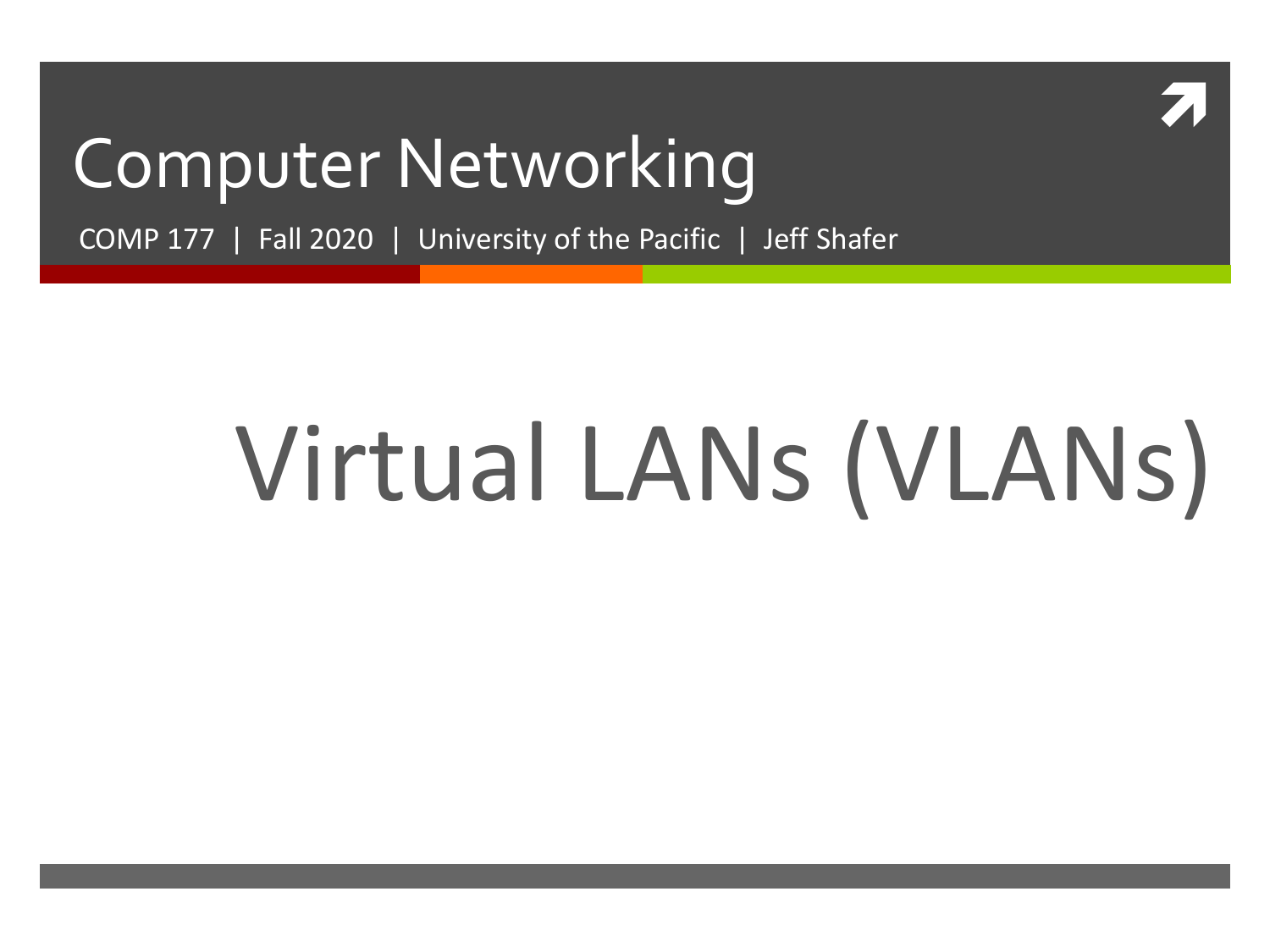## Recap

#### **Past Topics**

- Overview of networking and  $\overline{\phantom{a}}$ layered architecture
- Wireshark packet sniffer 7
- **Ethernet and WiFi** 7
- $IPv4$ 7
- **ARP** 71

#### **Today's Topics**

**7** Virtual LANs (VLANs)

 $\overline{2}$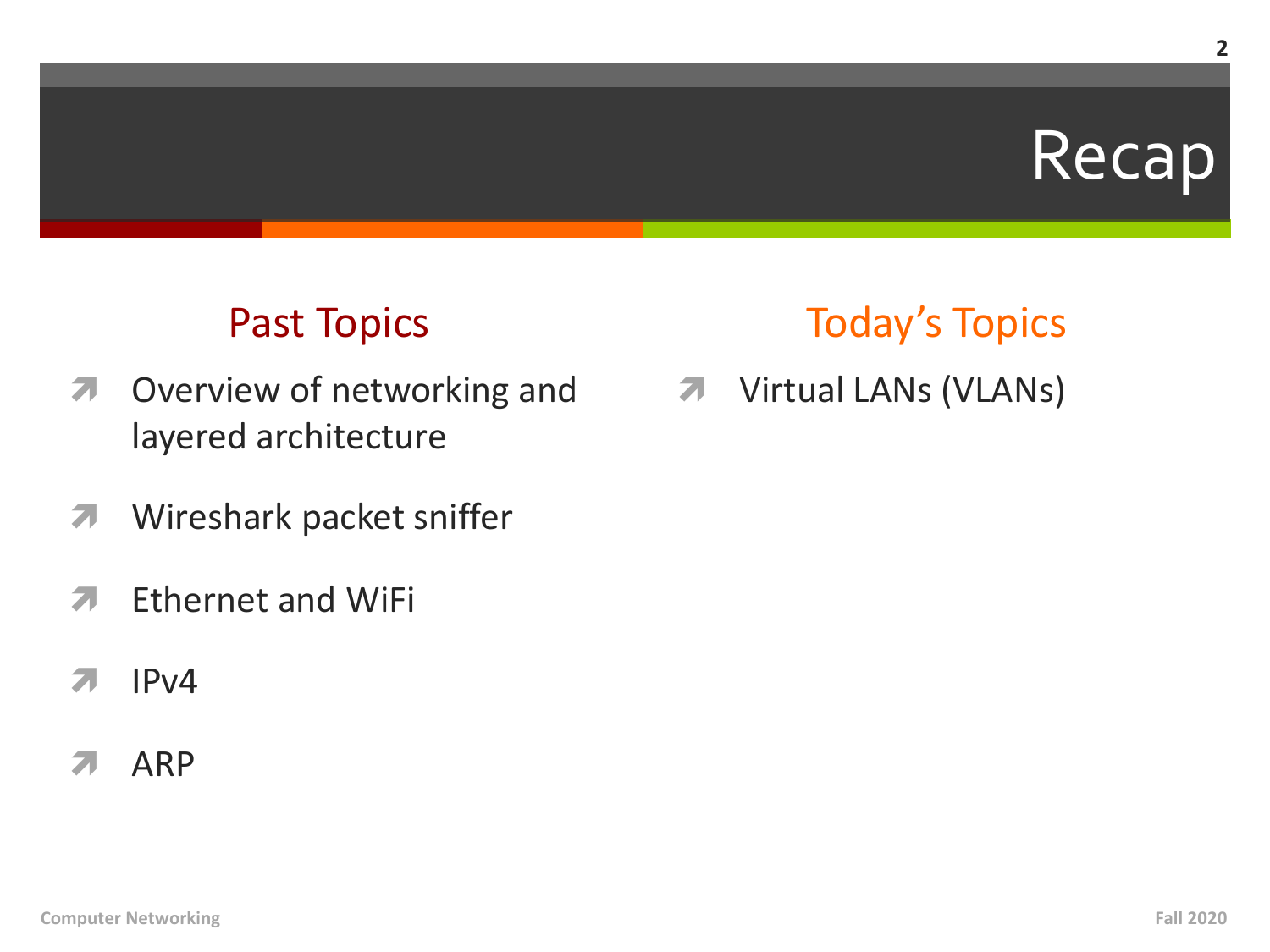# **Motivation for VLANs**

- Consider a multi-story building of a company 7
- Each story has its own physical LAN 7
- All these LANs are connected to each other through a router 7
- Each team within the company wishes to have their own LAN 7
	- Isolation / security? 7
- This means that each team must be assigned to a different 7 story of the building
	- Physical properties of the environment limit the 7 configuration
- Solution: Virtual LANs (VLANs) 7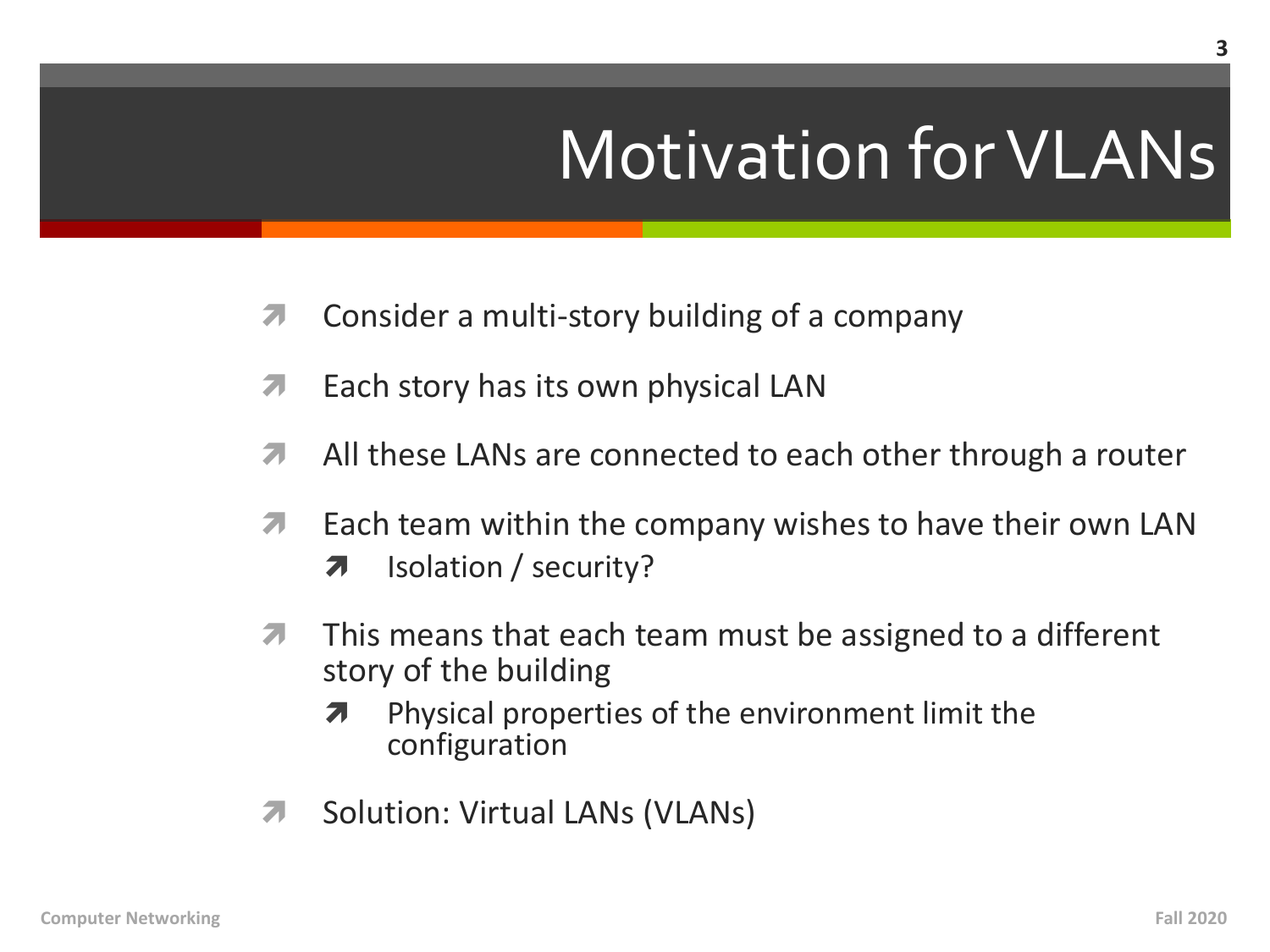## **VLANS**

- Virtual LANs have similar features to LANs 71
	- A VLAN defines a *broadcast domain* 7
	- A VLAN has a single IP subnet Л.
	- The traffic between two VLANs is *routed* 7
- Multiple VLANs can be defined within a single physical  $\overline{\phantom{a}}$ LAN
- 7 VLANs can be visualized and designed by coloring, where each color represents a single VLAN
	- We logically assign all nodes on the same VLAN the same 7 color, and switches forward packets accordingly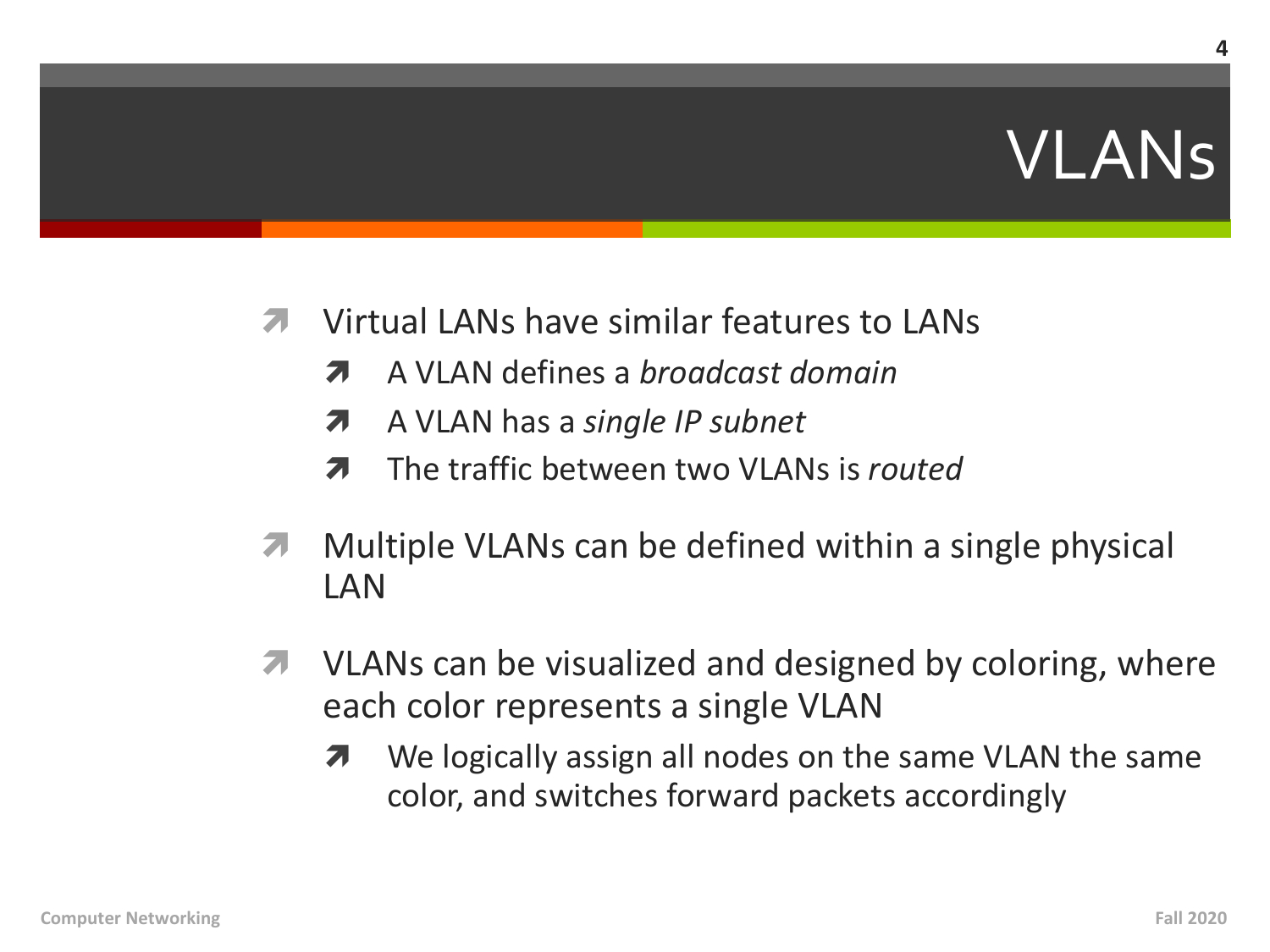# VLAN Example



- A single physical switched LAN divided into two VLANs: Red and Blue 7
- A switch may physically connect nodes from different VLANs 7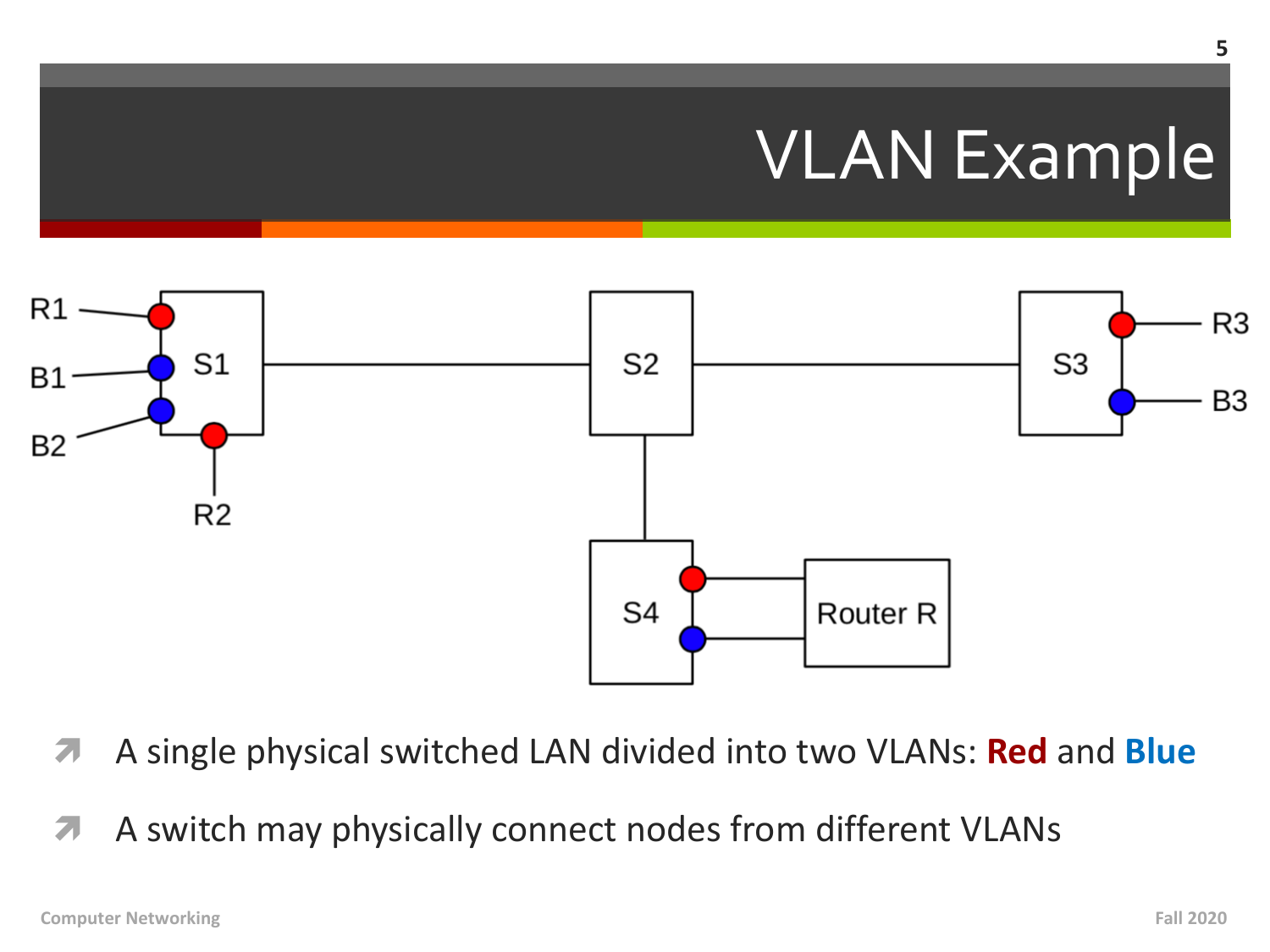

- Switches apply port-based policy to deliver broadcast packets  $\overline{\phantom{a}}$
- $\overline{\mathbf{z}}$ Suppose R1 wants to broadcast a packet. Since R1 is in the red VLAN:
	- S1 forwards the packet through the port connected to R2 7
	- S1 does not forward the packet through the ports connected to B1 and B2  $\overline{\mathbf{z}}$
	- $\overline{\mathbf{z}}$ S1 forwards the packet through the port connected to S2, since that is not colored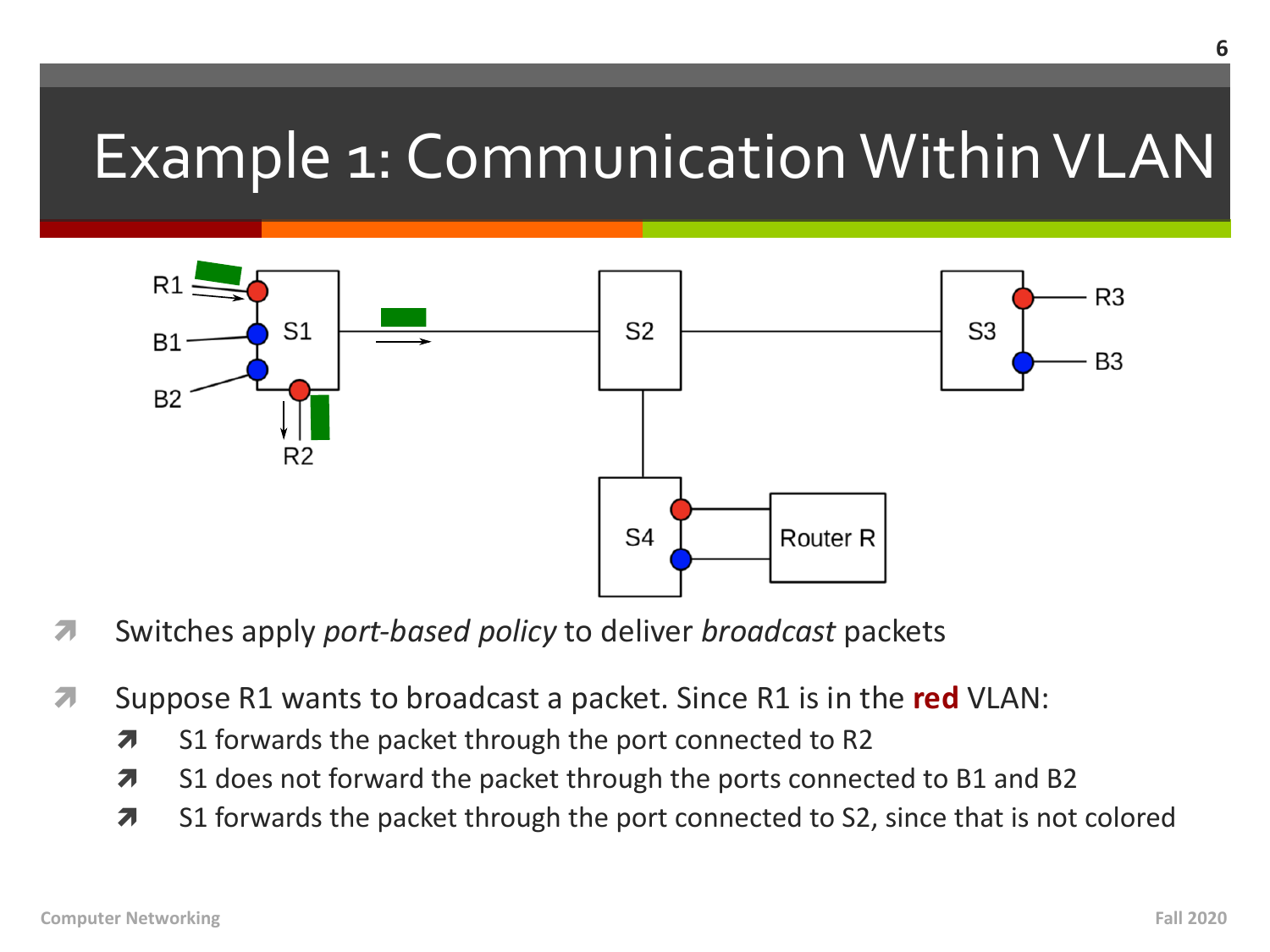

- Switches apply port-based policy to deliver broadcast packets 71
- Suppose R1 wants to broadcast a packet. Since R1 is in the red VLAN: 71
	- S2 forwards the packet through the two other ports, since none of them Я are colored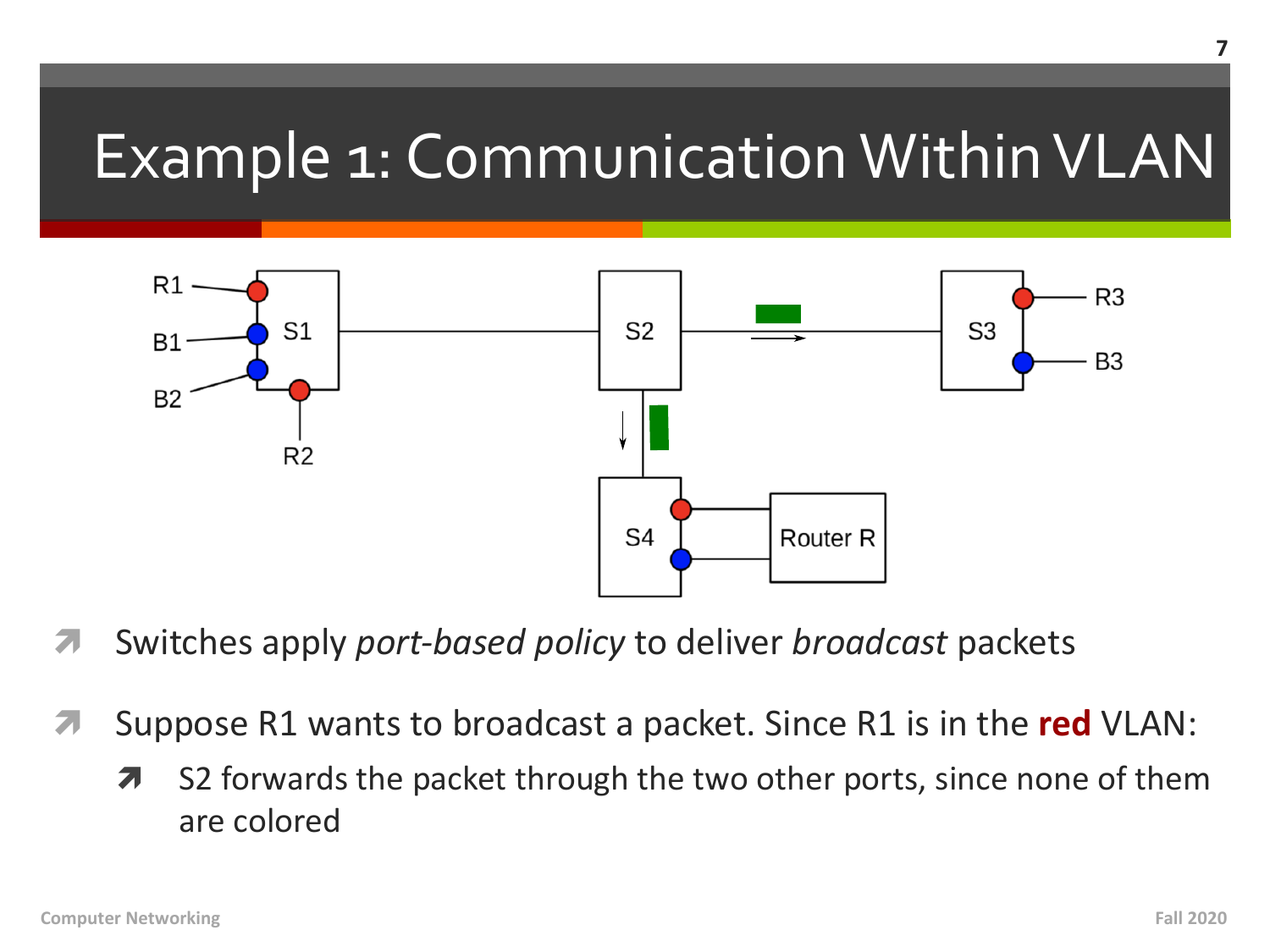

- 7 Switches apply port-based policy to deliver broadcast packets
- Suppose R1 wants to broadcast a packet. Since R1 is in the red VLAN: 7
	- S3 forwards the packet through the port to R3, but not the port to B3 Л
	- S4 forwards the packet through the red port connected to RouterR, but not Л. the blue port connected to RouterR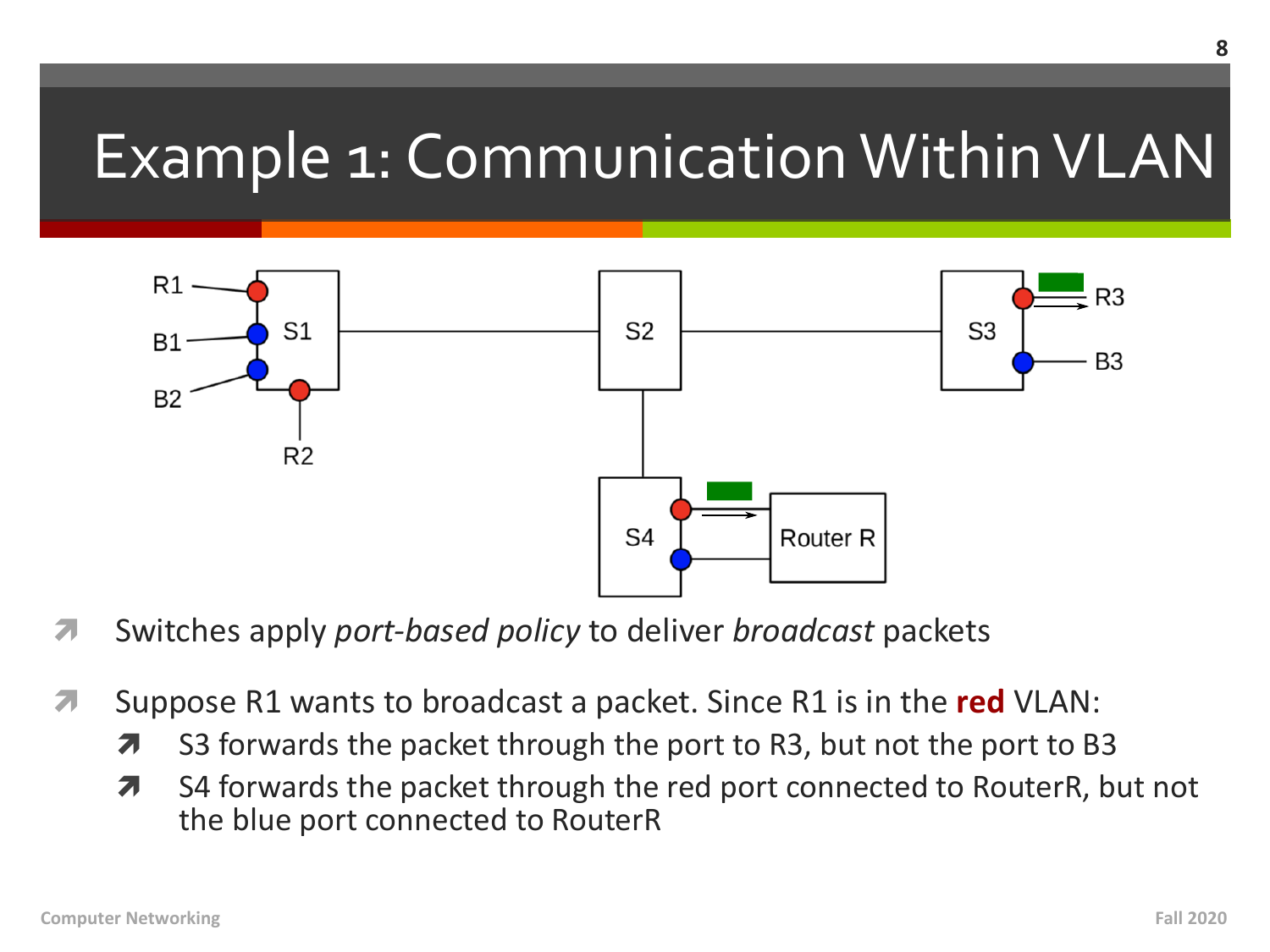

- Switches apply port-based policy to deliver unicast packets  $\overline{\mathbf{z}}$ 
	- R1, R2, and R3: Default gateway is router port connected to red link Л
	- B1, B2, and B3: Default gateway is router port connected to blue link Л
- For example, suppose R1 wants to send a packet to B1 7
	- R1 sends the packet to S1 7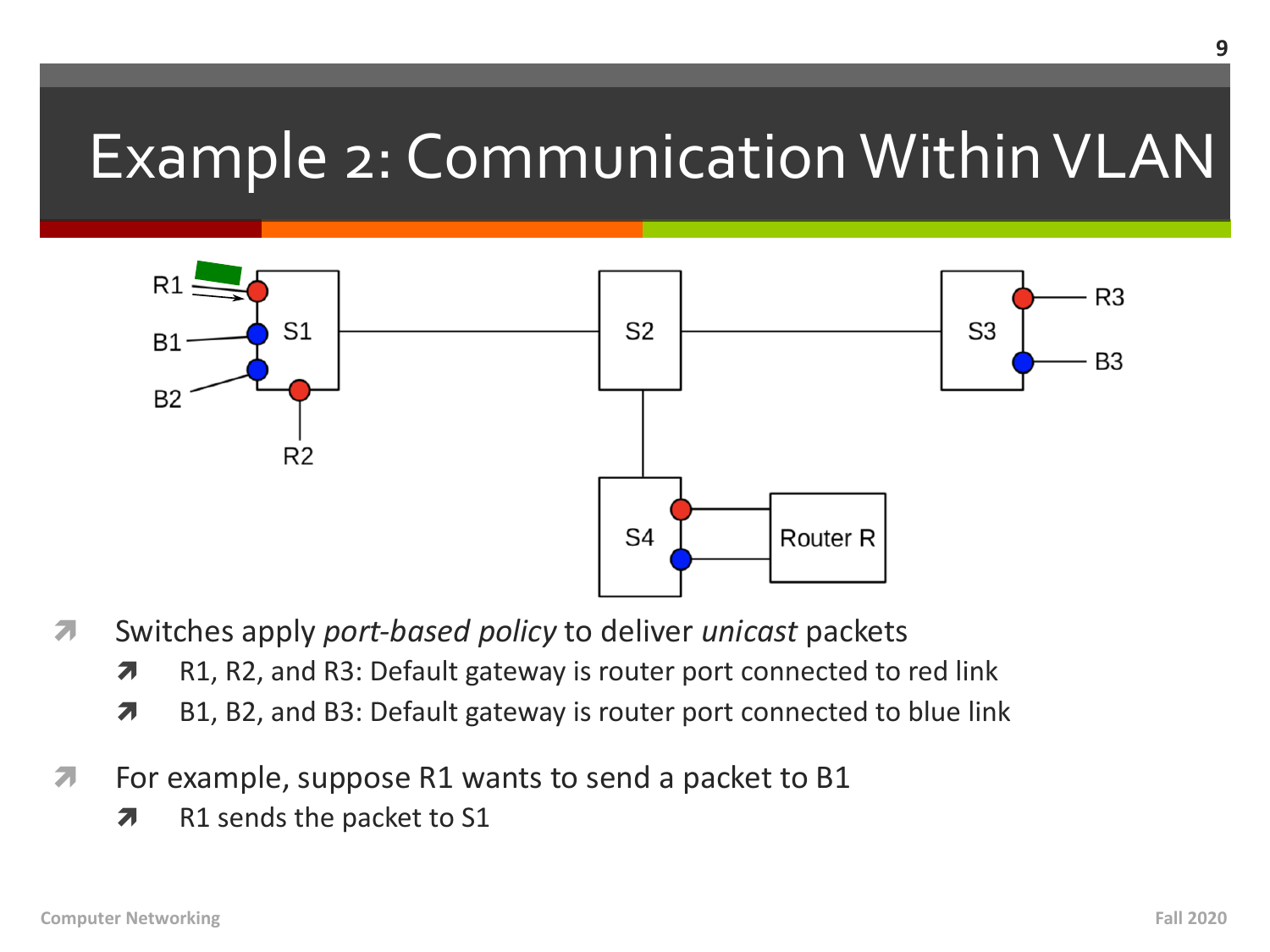

- Switches apply port-based policy to deliver unicast packets
- For example, suppose R1 wants to send a packet to B1  $\overline{\phantom{a}}$ 
	- S1 forwards the packet to S2 7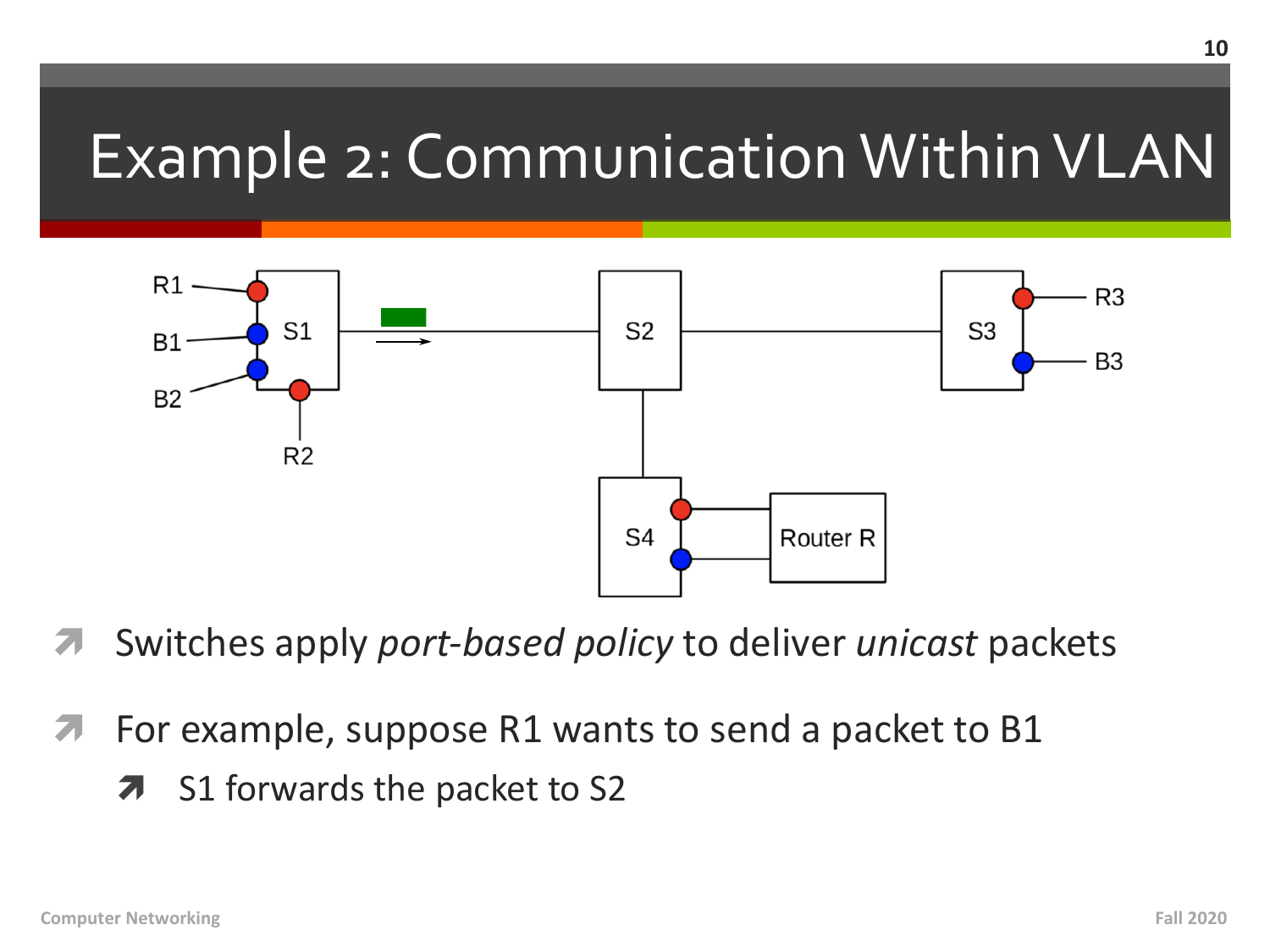

- Switches apply port-based policy to deliver unicast packets
- For example, suppose R1 wants to send a packet to B1  $\overline{\phantom{a}}$ 
	- S2 forwards the packet to S4 7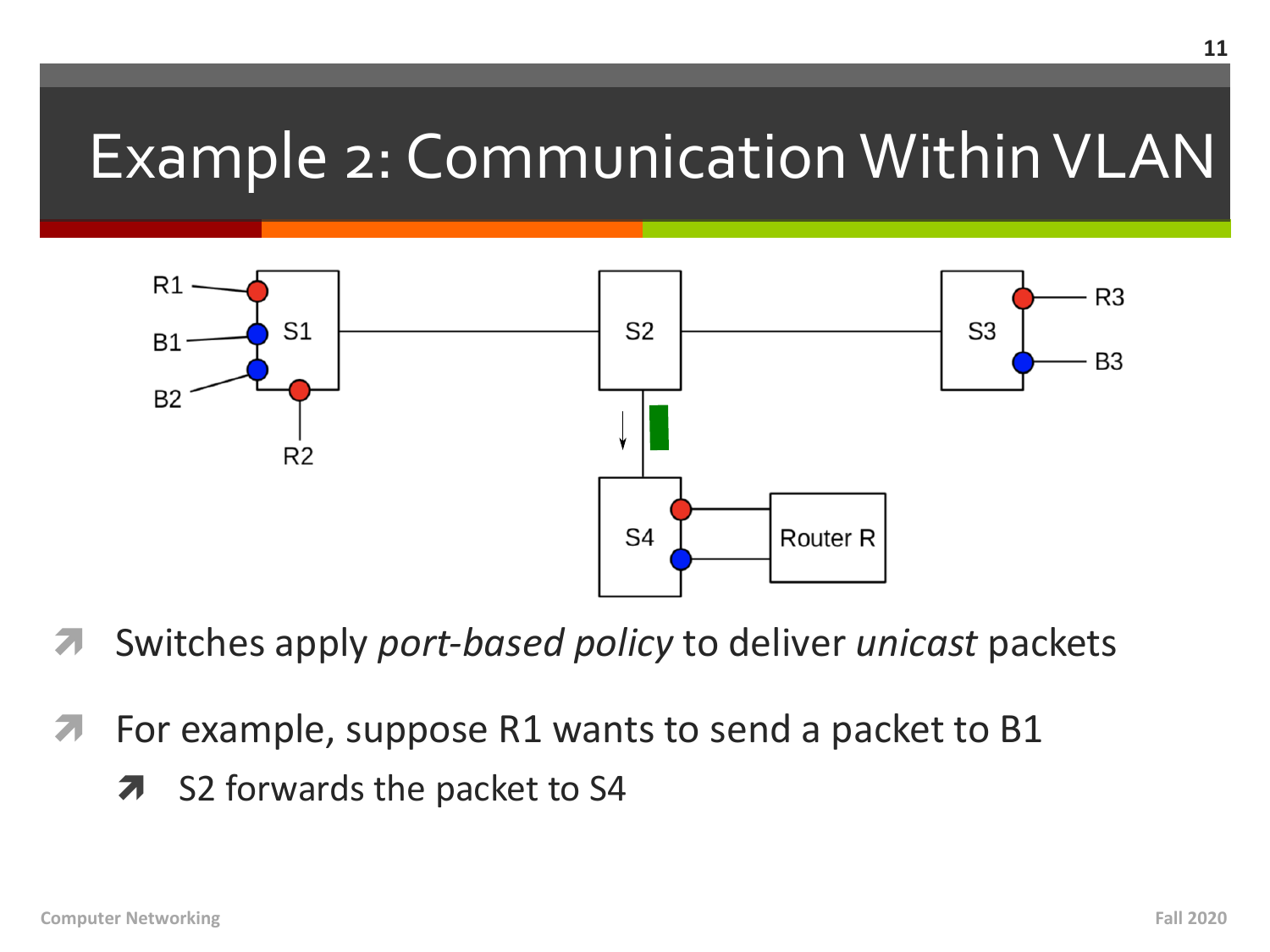

- Switches apply port-based policy to deliver unicast packets
- For example, suppose R1 wants to send a packet to B1  $\overline{\phantom{a}}$ 
	- S4 forwards the packet to RouterR through the red port 7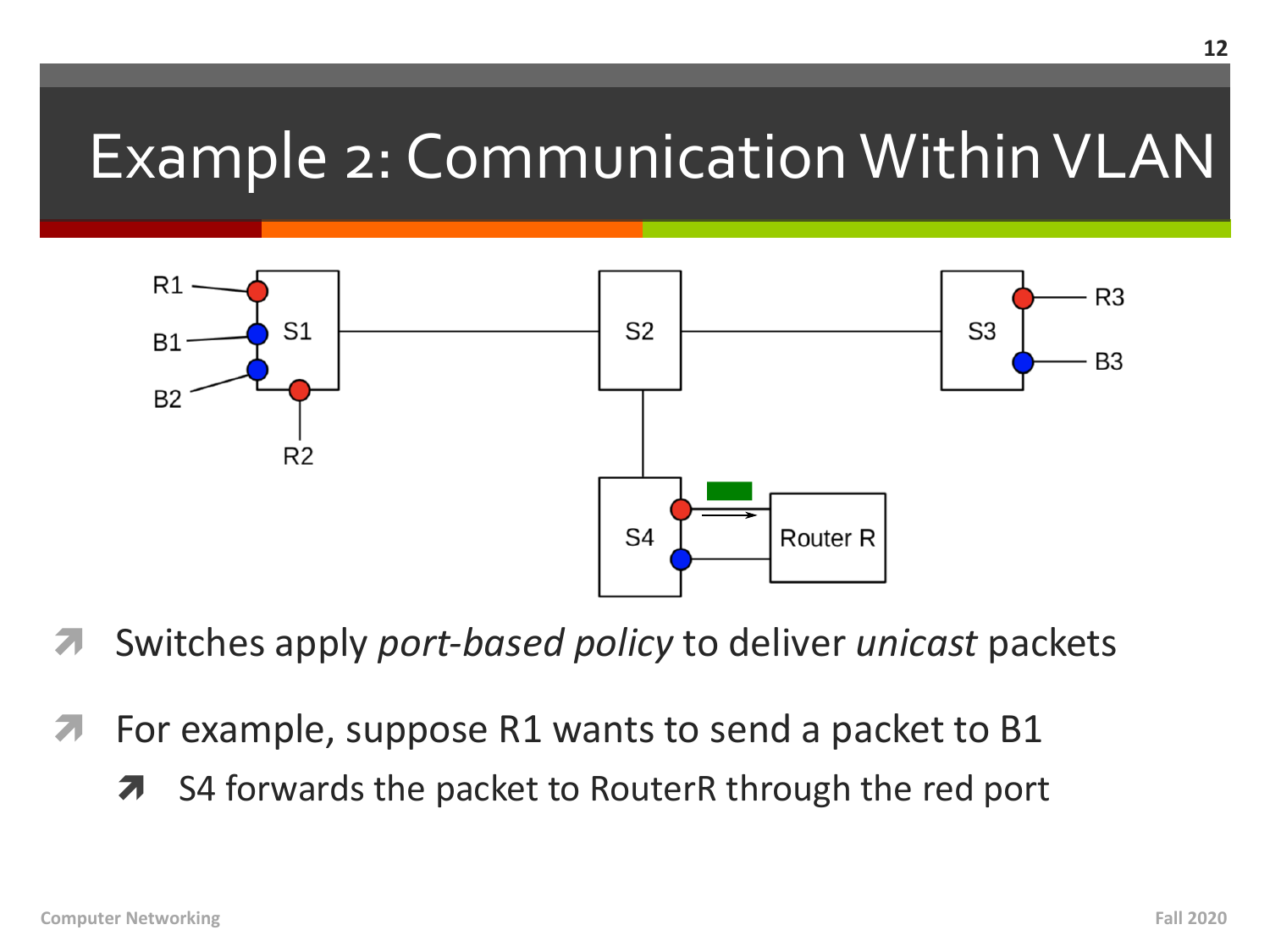

- Switches apply port-based policy to deliver unicast packets
- For example, suppose R1 wants to send a packet to B1  $\overline{\phantom{a}}$ 
	- RouterR routes the packet to the other VLAN, i.e., blue VLAN 7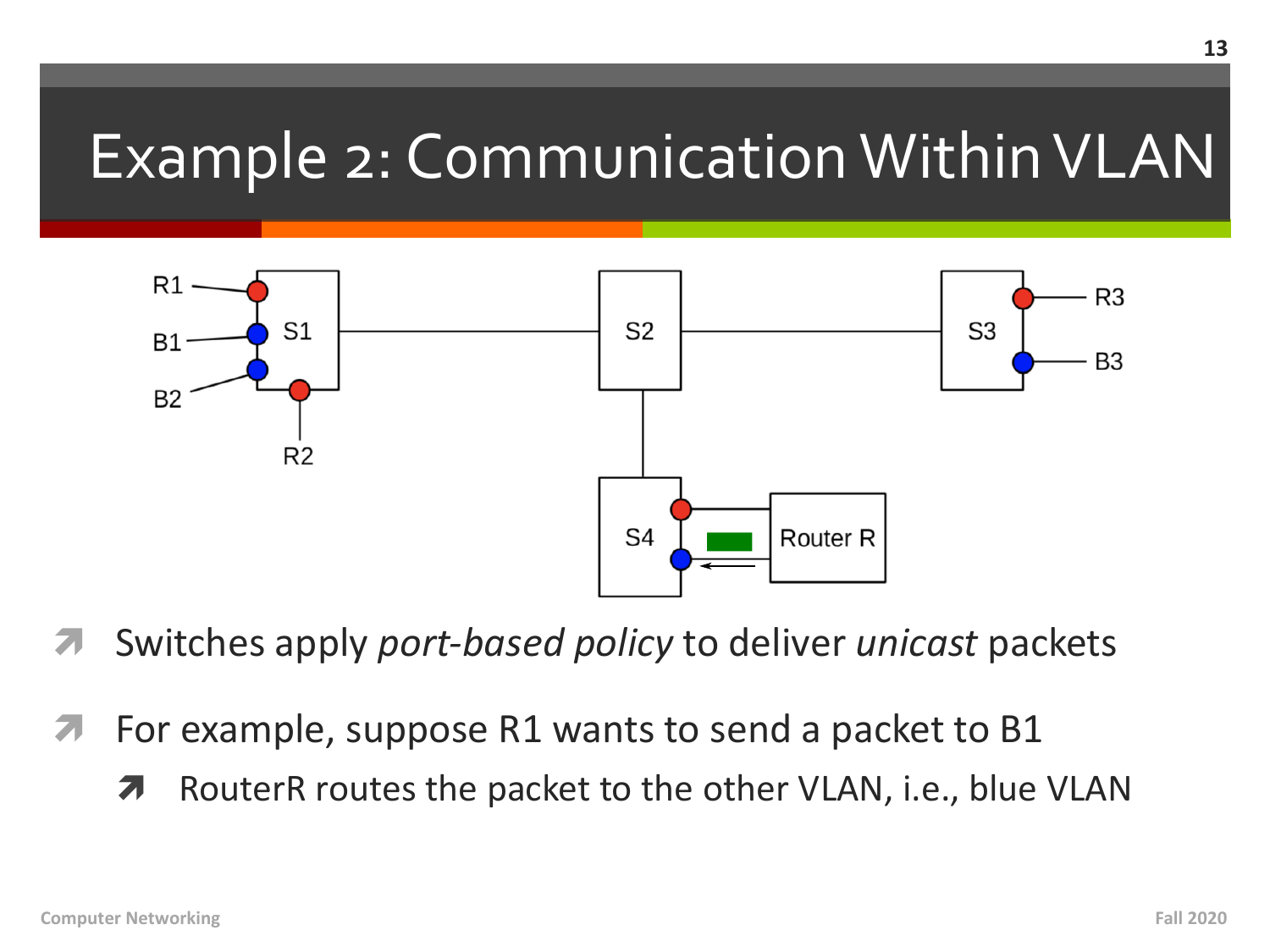

- Switches apply port-based policy to deliver unicast packets
- For example, suppose R1 wants to send a packet to B1  $\overline{\phantom{a}}$ 
	- S4 forwards the packet to S2 7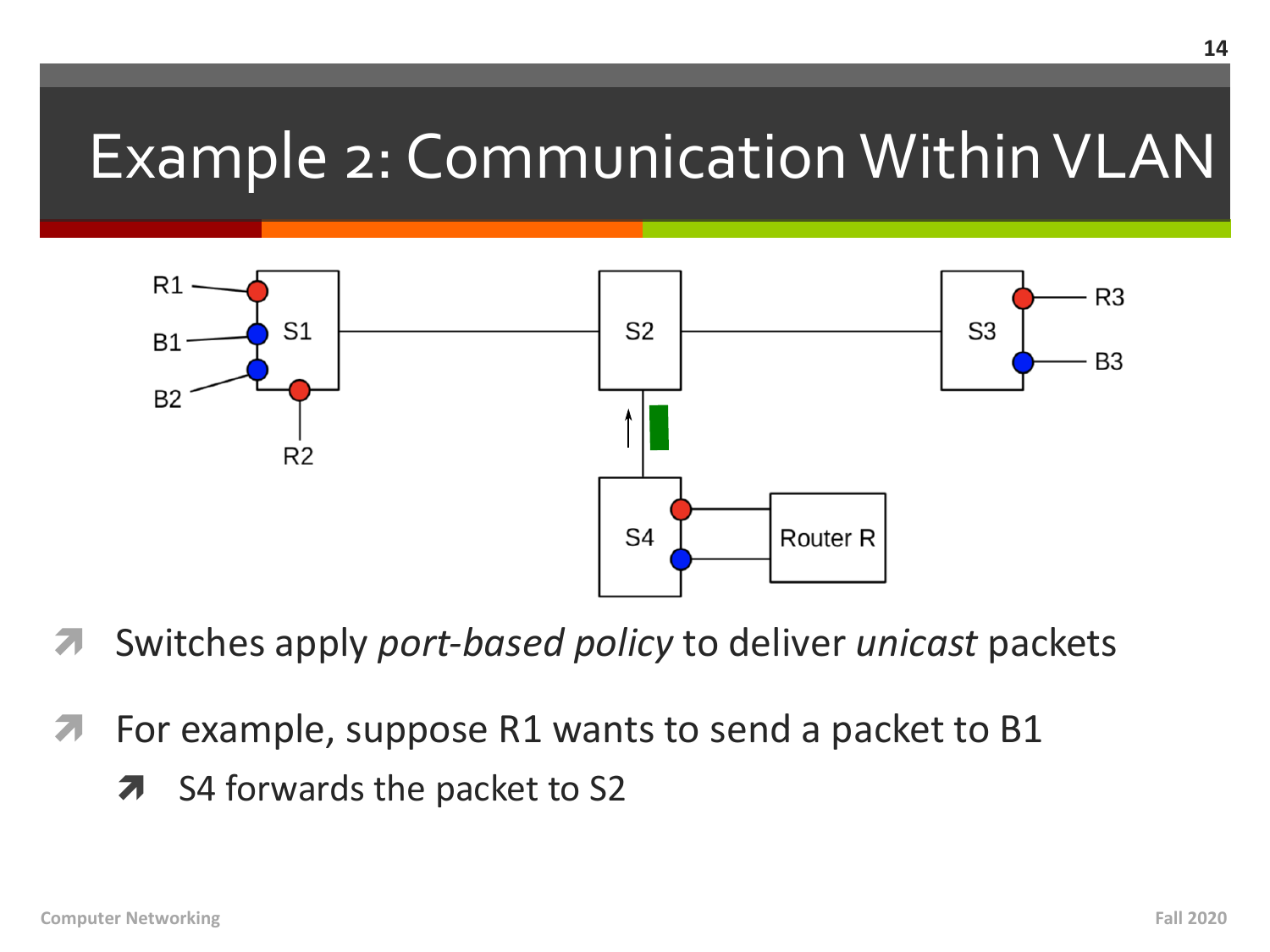

- Switches apply port-based policy to deliver unicast packets
- For example, suppose R1 wants to send a packet to B1  $\overline{\phantom{a}}$ 
	- S2 forwards the packet to S1 7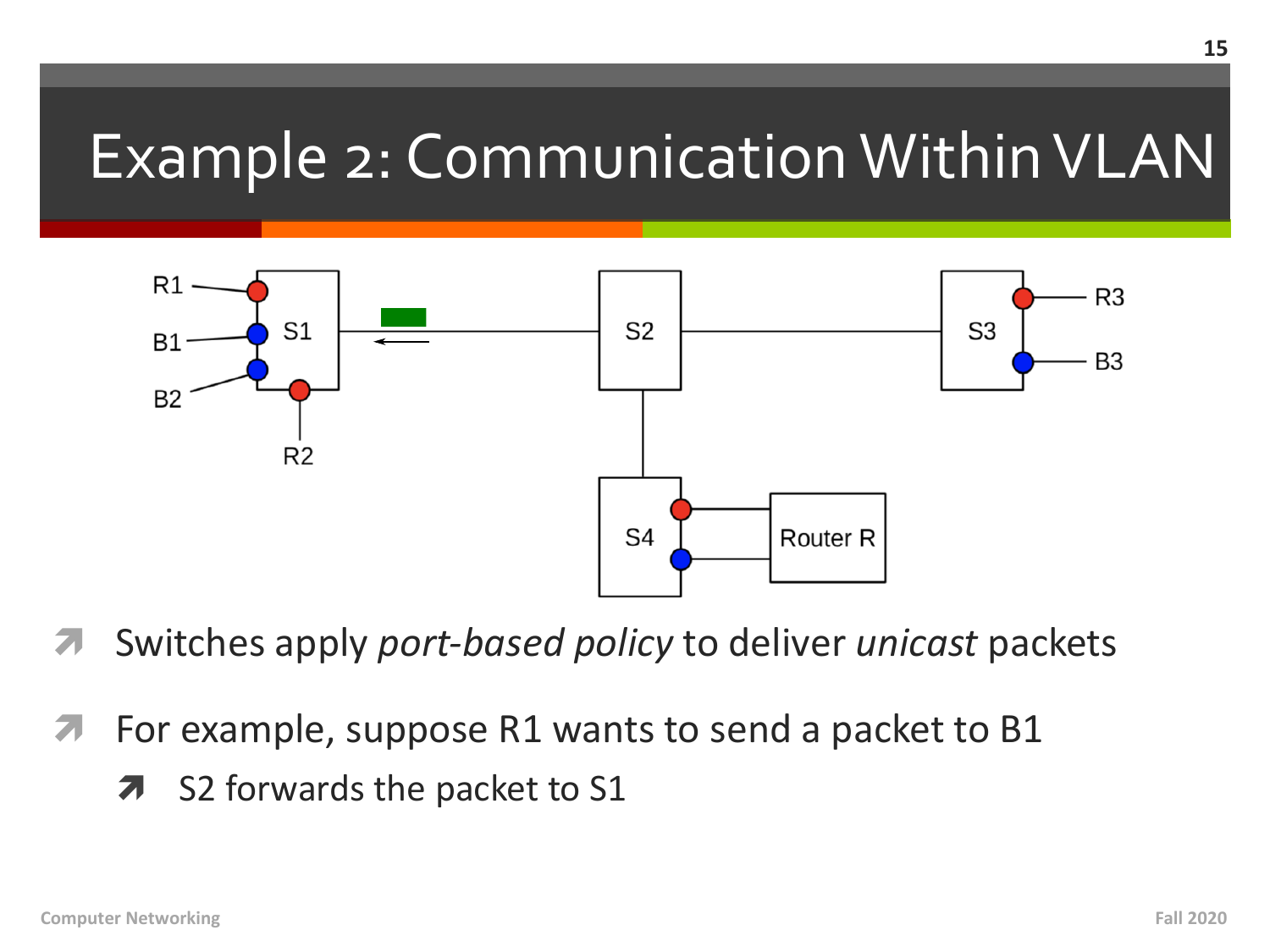

- Switches apply port-based policy to deliver unicast packets
- For example, suppose R1 wants to send a packet to B1  $\overline{\phantom{a}}$ 
	- S1 forwards the packet to B1 7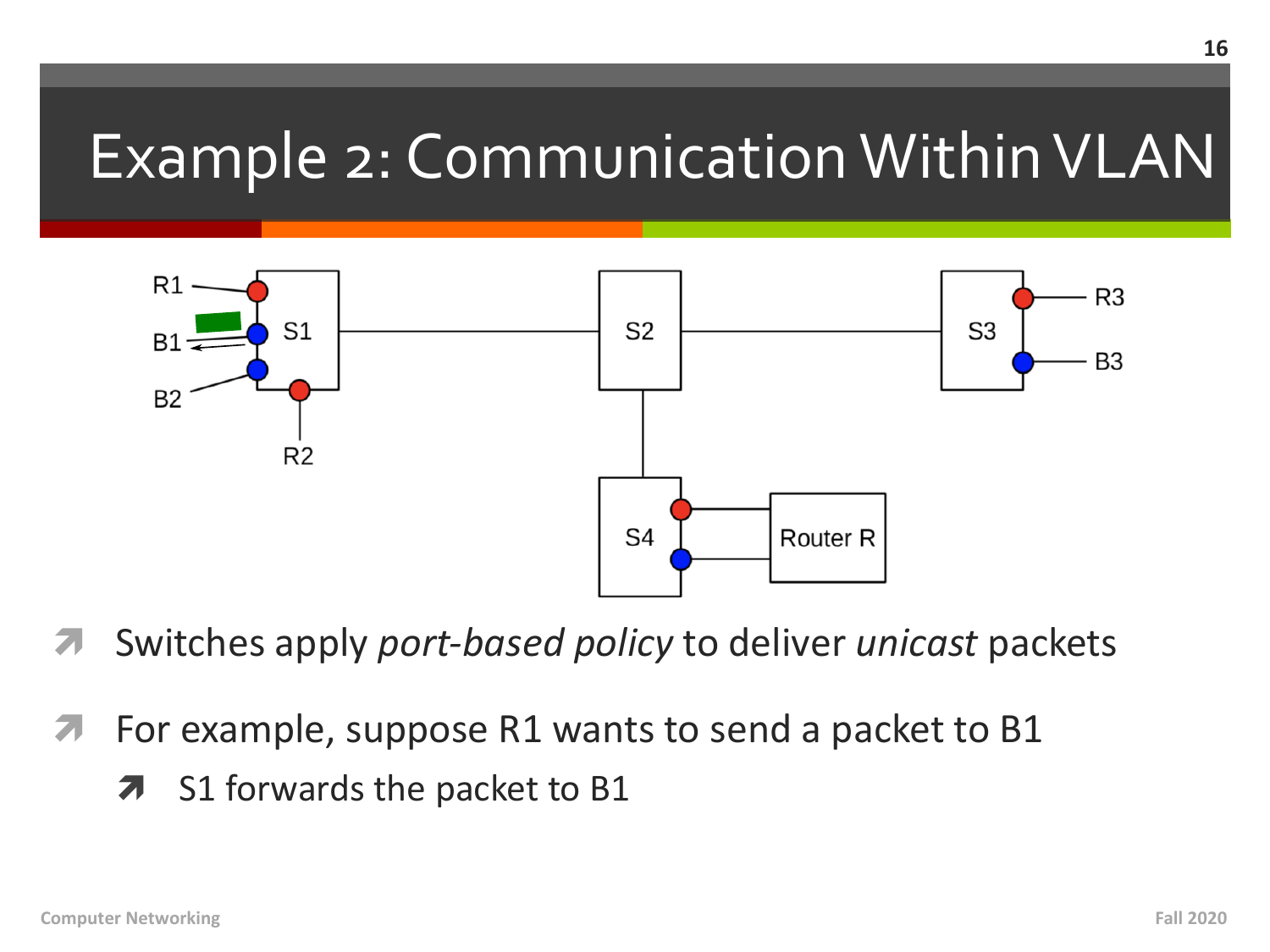

**7** The two VLANs are imitating this physical network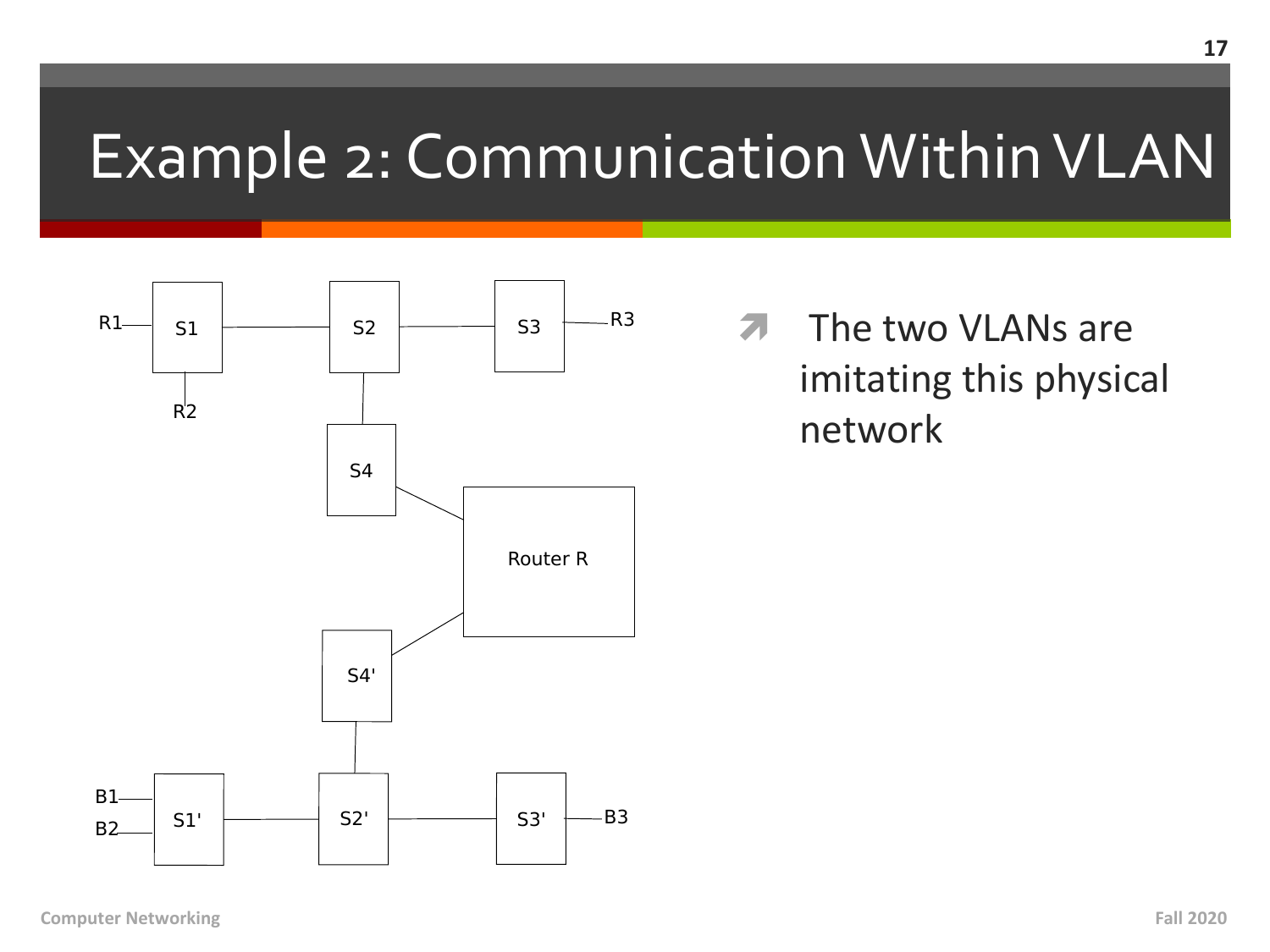## **VLAN ID**

- Colors denote identifiers for VLANs  $\mathbf{z}$
- In a virtual LAN network, this VLAN ID needs to be 7 communicated as part of the data link frame header to facilitate the communication between
	- Two nodes on different VLANs (Example 2) 7
	- Two nodes on the same VLAN, but connected to different Я. switches (Example 1)
- This way, the switch can determine whether the packet should 7 be forwarded
	- Through a router 7
	- Through switch Л.
	- To its destination 7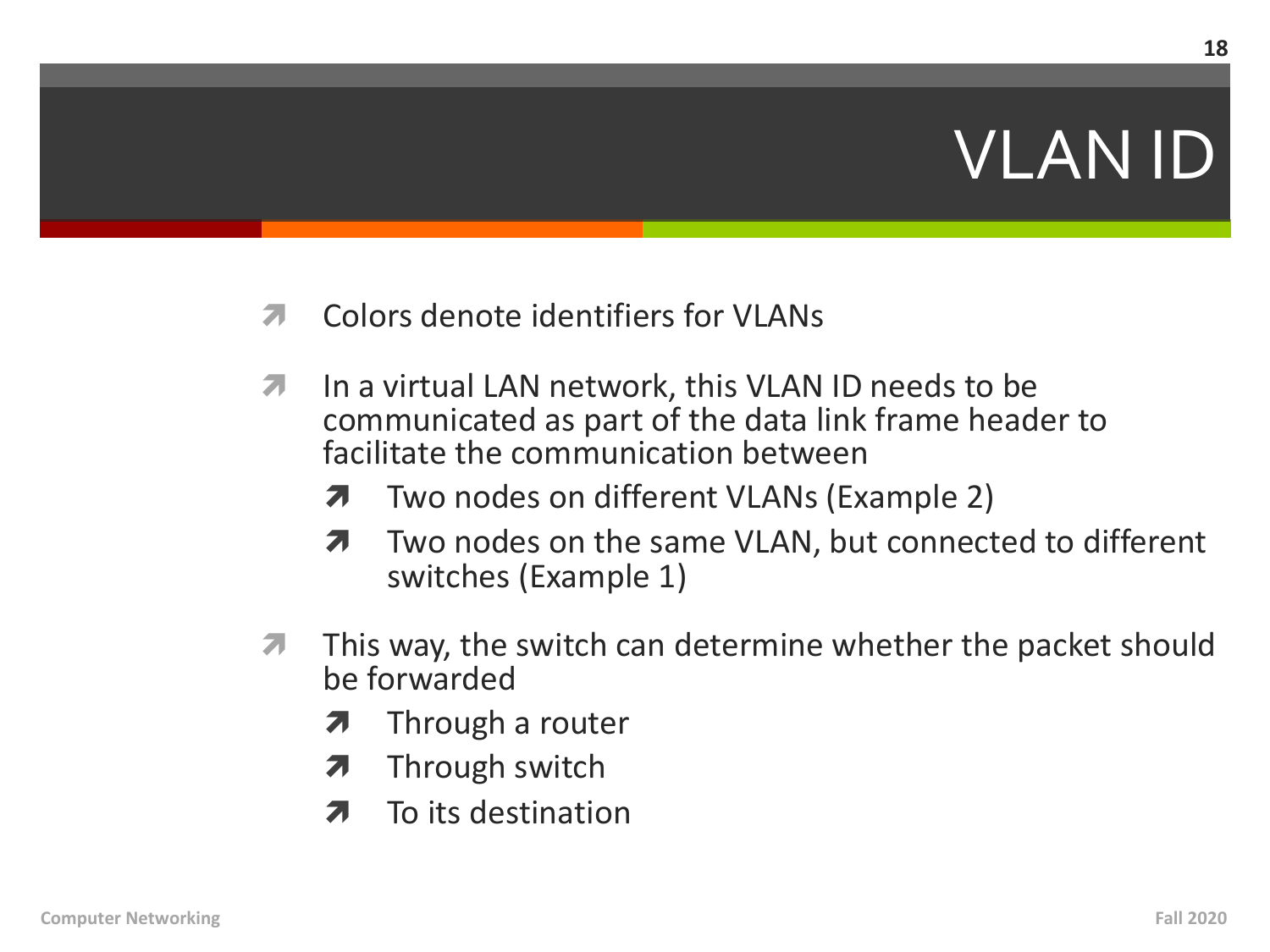## IEEE 802.1Q

- **7** The protocol for virtual LANs is specified in protocol IEEE 802.1Q as an *extension* to link layer protocols, like 802.3 and 802.11.
- **7** IEEE 802.1Q adds an additional 32-bit collection of header fields:

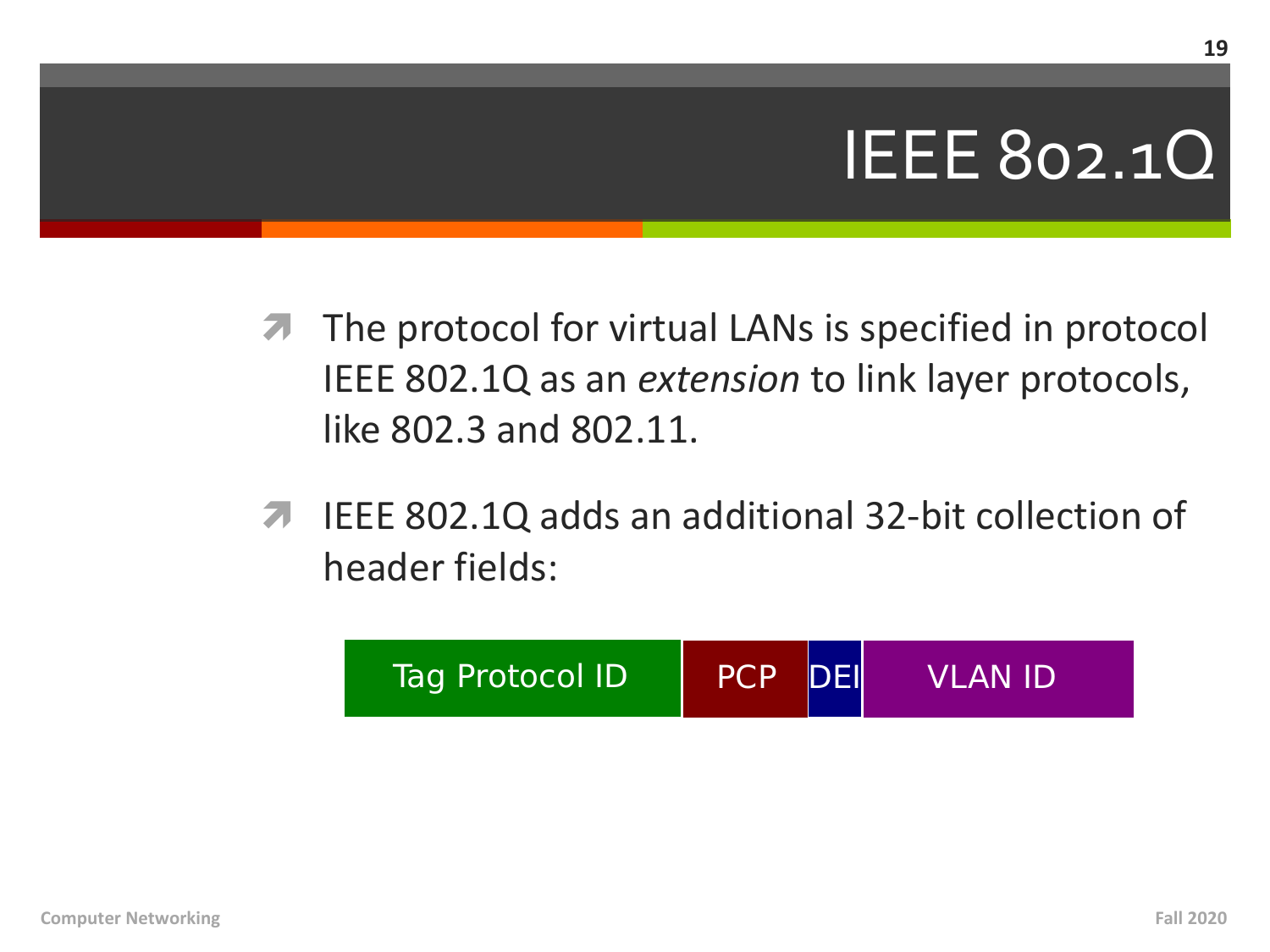## IEEE 802.1Q



- **7 Tag Protocol ID** (TPID), 16 bits: The protocol that is used for tagging
	- **7** For IEEE 802.1Q the value is 0x8100, asserting that tagging is for VLAN identifier.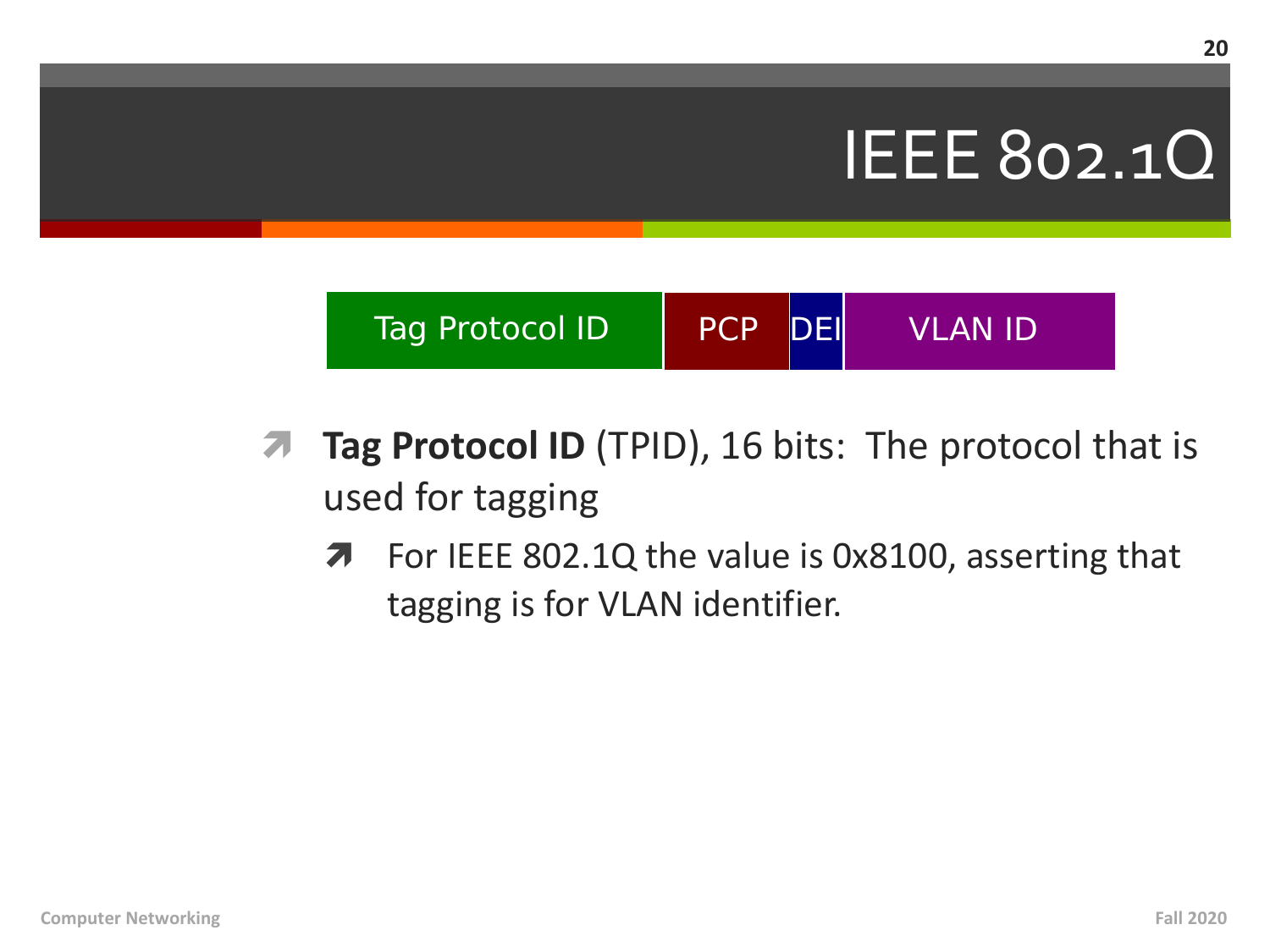## IEEE 802.1Q



- *A* Priority Code Pointer (PCP), 3 bits: A priority value that switch can use in order to forward the frame
	- $\lambda$  Theoretically, different types of traffic can have different priority values
	- $\lambda$  The default priority level is 0, which is the lowest of 8 possible levels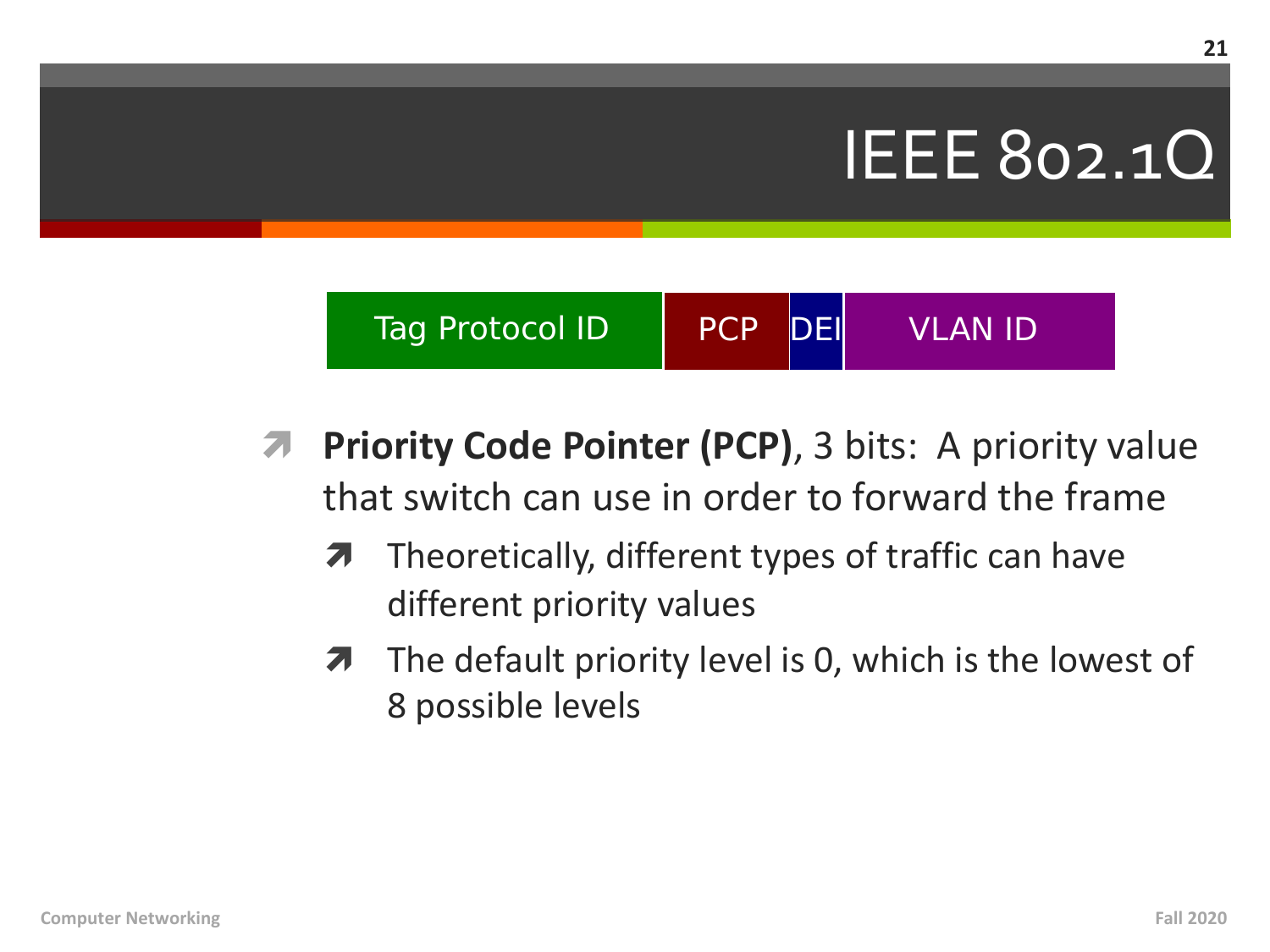## <u>IEEE 802.10.</u>



- **Drop Eligible Indicator (DEI), 1 bit: indicates that**  $\overline{\phantom{a}}$ the frame can be dropped in case of congestion
- **7 VLAN ID, 12 bits: Each VLAN has its own identifier** 
	- There are two specific VLAN IDs: 7
		- Ox000: the frame does not belong to any VLAN
		- **7** OxFFF: reserved
	- $72^{12} 2 = 4094$  VLANs within a physical LAN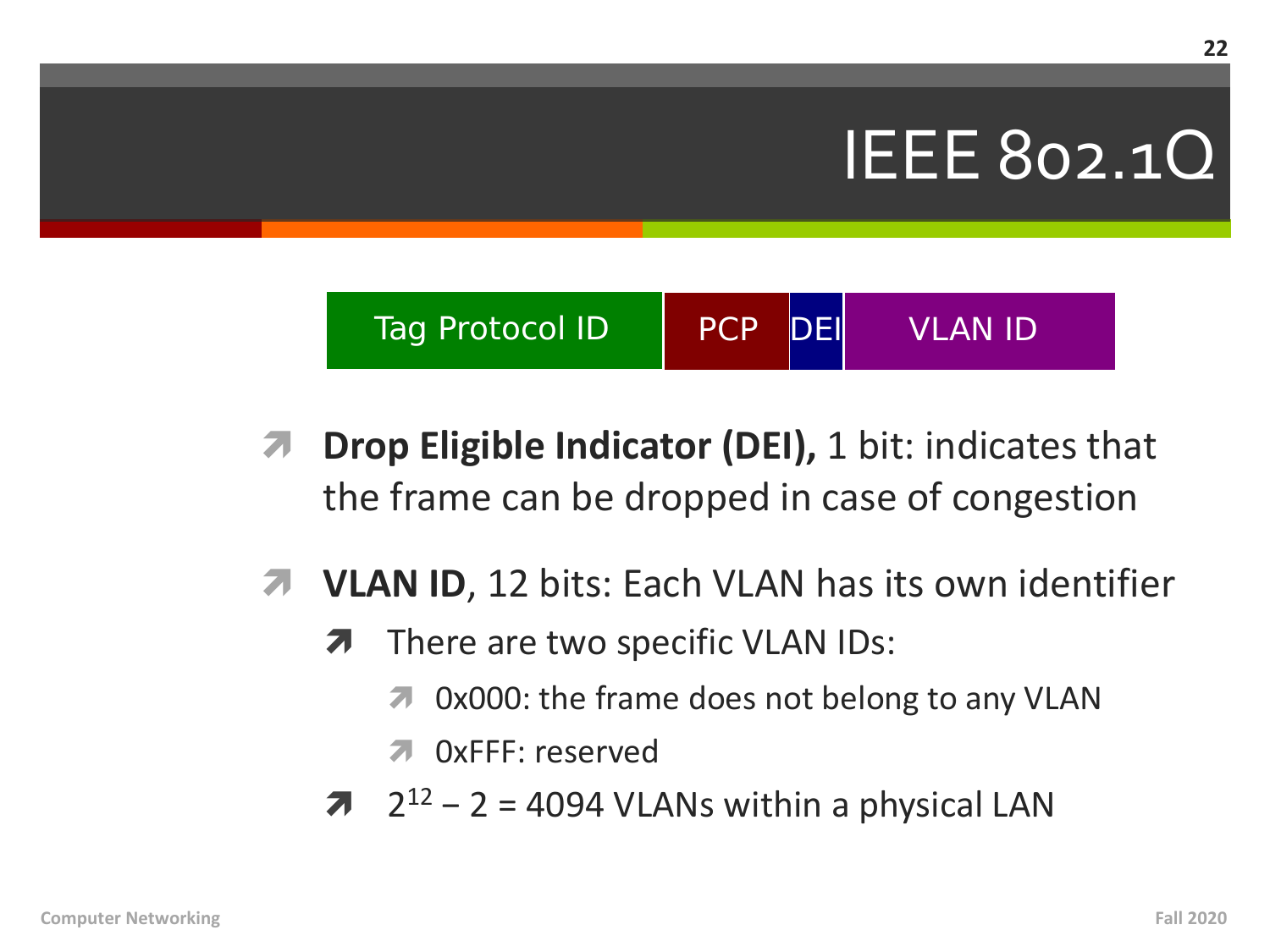## VLAN in Ethernet

- **7** The VLAN tag is inserted into the Ethernet header between the Source MAC and the type field
	- **7** Tag Protocol ID field of the 802.1Q becomes the type for 802.3, and thus specifies the payload of Ethernet frame as 0x8100
	- $\lambda$  The original type field of Ethernet now specifies the payload for 802.1Q, e.g., it can be 0x0800 for IP datagrams